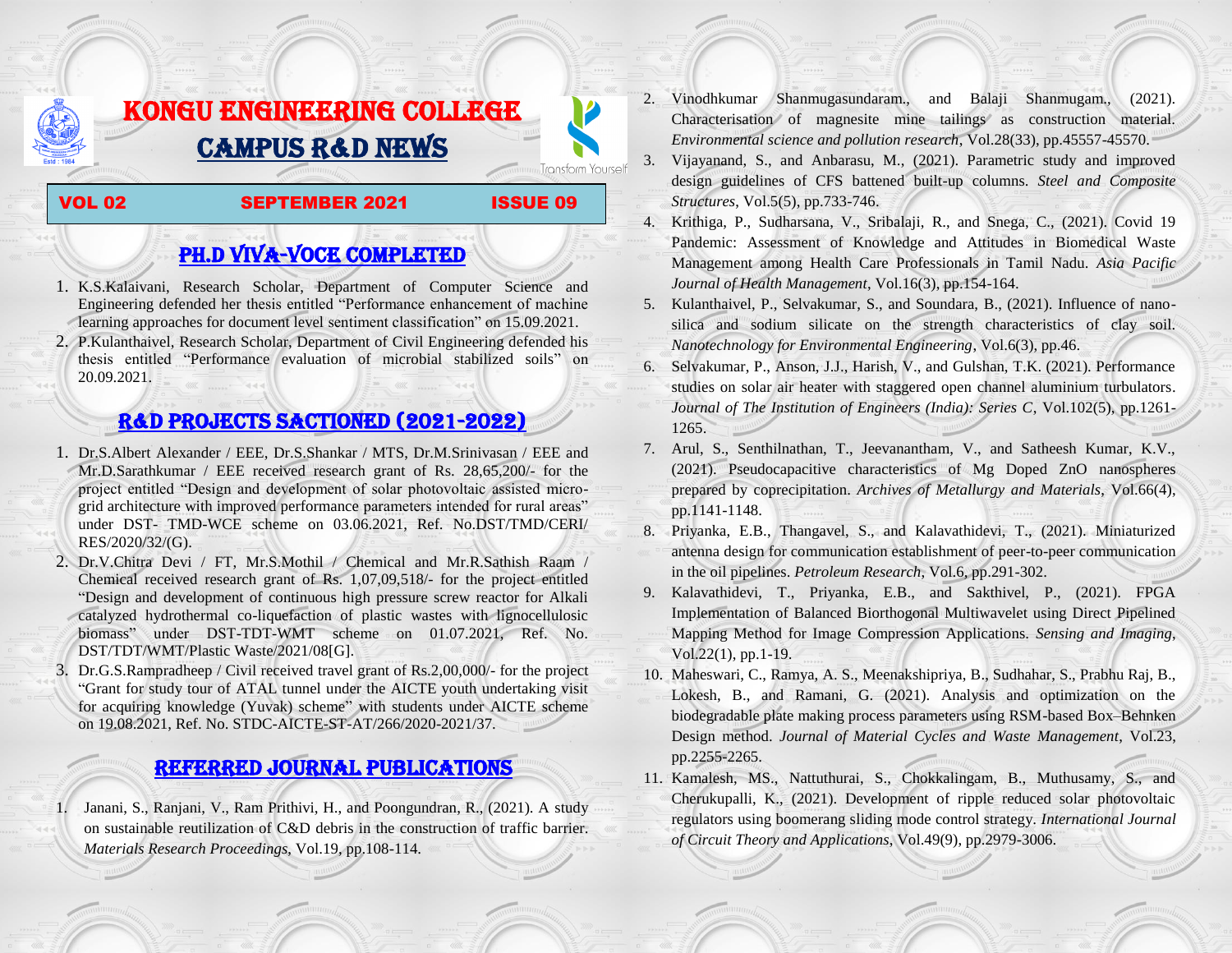- 12. Srinivasan Murugesan., Amalanathan, A.J., Sarathi, R., Balaji Srinivasan., and Ravi Samikkannu., (2021). Investigation on impact of magnetic field on the corona discharge activity in Punga oil using fluorescent fiber and UHF sensor techniques. *IEEE ACCESS*, Vol.9, pp.129218-129228.
- 13. Sheryl Oliver, A., Jayasankar, T., Sekar, K.R., Kalavathi Devi, T., Shalini, R., Poojalaxmi, S., and Viswesh, N.G., (2021). Early Detection of Lung Carcinoma using Machine Learning. *Intelligent Automation & Soft Computing*, Vol.30(3), pp.775 – 770.
- 14. Yuvaraj, K., and Ragupathy, U.S., (2021). Hybrid Active Contour Mammographic Mass Segmentation and Classification. *Computer Systems Science and Engineering*, Vol.40(3), pp.823-834.
- 15. Vajravelu, A., Janarthanan, P.P., Karthik, R.P., Wahab, E.M.H.B.A., Jamil, M.M.B.A., Zaki, W.S.B.W. and Chandran, M.A., (2021). Certain Investigations on an Electroencephalogram (EEG) Montaging and Remontaging. *Design Engineering*, Vol.7, pp.9851-9869.
- 16. Vajravelu, A., Karthik, R.P., Janarthanan, P.P., Wahab, E.M.H.B.A., Jamil, M.M.B.A., and Zaki, W.S.B.W., (2021). Identification of Features to Analyze the Autism Spectrum Disorder using Electroencephalography. *Design Engineering*, Vol.7, pp.9834-9850.
- 17. Suthagar, S., Tamilselvan, K.S., Priyadharshini, M. and Nihila, B., (2021). Determination of Apple, Lemon, and Banana Ripening Stages using Electronic Nose and Image Processing. *In Innovations in Cyber Physical Systems*, pp.755- 769.
- 18. Chandrasekaran, A., Senthil Kumar, K., Hemalatha, K., Naveen, N., Navin Kumar, S., Netheeswaran, A., and Kumaravel Subramaniam, T., (2021). Design of Novel Fault Tolerance Ripple Carry Adder Based on QCA. *International Journal of Interdisciplinary Global Studies*, Vol.14(4), pp.390–393.
- 19. Preethi, S., Prakash, A.A., and Thangarajan, R., (2021). Plant Disease Recognition from Leaf Images using Convolutional Neural Network. *Intelligent Systems*, pp.169-176.
- 20. Mohamed Salb., Miodrag Zivkovic., Nebojsa Bacanin., Amit Chhabra., and Suresh, M., (2021). Support Vector Machine Performance Improvements for Cryptocurrency Value Forecasting by Enhanced Sine Cosine Algorithm. *International Conference on Computer Vision and Robotics*, pp.28
- 21. Ramu, A.G., Kim, S., Jeon, H., Al-Mohaimeed, A.M., Al-onazi, W.A., Sathishkumar, V.E., and Choi, D., (2021). A study on the optimization of

residual stress distribution in the polyethylene and polyketone double layer pipes. *Journal of King Saud University-Science*, Vol.33(6), p.101547.

- 22. Keerthika Periasamy., Suresh Periasamy., Sathiyamoorthi Velayutham., Zuopeng Zhang., Syed Thouheed Ahmed., and Anitha Jayapalan., (2021). A proactive model to predict osteoporosis: An artificial immune system approach. *Expert Systems (Special Issue)*, Vol.1-19.
- 23. Kamalam, G.K., and Selvaraj, A., (2021). Enhanced constrained application protocol for secured medical data transmission model for internet of things. *Computational Intelligence*, Vol.37(3), pp.1014-1033.
- 24. Sairagul Giridhariprasad., Dinesh Kumar Ravi., Kaviya Miller and Baskar Rajoo., (2021). Optimization of incorporating Kappa carageenan based gels on improving cloud stability, physical stability and viscosity of ready to drink mango juice. *Journal of Food Science*, Vol.86, pp.4017-4025.
- 25. Yamuna, V., and Arun Prakash, K., (2021). A fuzzy incidence coloring to monitor traffic flow with minimal waiting time. *Expert Systems with Applications Expert Systems with Applications*, Vol.186, p.115664.
- 26. Rangasami, C., (2021). Effect of Laser irradiation on Ag3.54 In10.62Sb49.56Te36.28. *Materials Today Proceedings*, Vol.47(9), pp.1892- 1895.
- 27. Karthika, C., Praveena, R., and Sadasivam, L., (2021). A DFT approach to analyze charge transfer path through trans and cis isomers of azobenzene. *Indian Journal of Chemistry*, Vol.60A, pp.700-704.
- 28. Jayaseelan, R., Srinuvasan, P., and Kamalakannan, J., (2021). Activated carbon of lignite loaded -  $Al_2O_3$  -Cu<sub>2</sub>O nanocomposite material purication of dye and high power electrochemical applications. *Materials Today: proceedings*, Vol.47, pp.261-267.
- 29. Devadhasan, B.D., Meyer, N., Vetrivel, S.C., and Magda, R., (2021). The Mediating Role of Person-Job Fit between Work-Life Balance (WLB) Practices and Academic Turnover Intentions in India's Higher Educational Institutions. *Sustainability*, Vol.13(19), p.10497.
- 30. Thangaraj, P., and Balasubramanie, P., (2021). Meta heuristic QoS based service composition for service computing. *Journal of Ambient Intelligence and Humanized Computing*, Vol.12(5), pp.5619-5625.
- 31. Vinothini, C., and Balasubramanie, P., (2021). Meta-heuristic firefly approach to multi-servers load balancing with independent and dependent server availability consideration. *Journal of Ambient Intelligence and Humanized Computing*, Vol.12(5), pp.5443-5455.